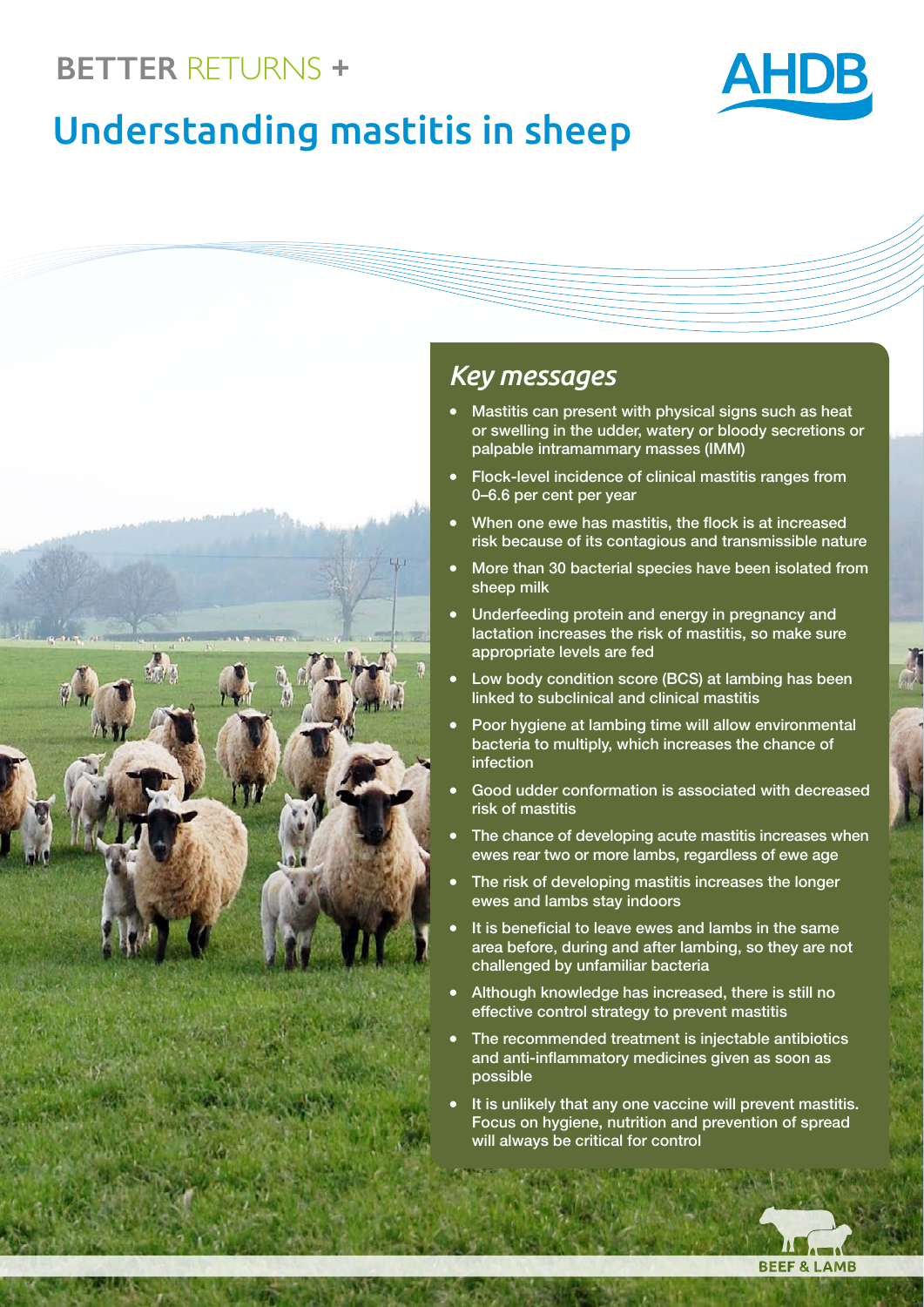### *Contents*

- **2 Introduction**
- **2 Mastitis**
- **3 Incidence**
- **3 Costs**
- **4 Signs**
- **5 Progression**
- **5 Bacteria species involved**
- **5 Risk factors**
- **10 Prevention**
- **11 Treatment**
- **12 Breeding for resistance**

### *Introduction*

Mastitis is an inflammation of the mammary gland, usually caused by bacterial infection. It can present as subclinical infection or clinical disease, which can be acute (sudden, short-term) or chronic (long-term).

Mastitis can result in premature culling of affected ewes, loss of udder function, reduced milk yield and quality and occasionally death. Reduced milk production leads to lower growth rates of suckling lambs and impacts on farm profitability.

Estimates suggest that mastitis costs the UK sheep industry more than £120 million per year in direct and indirect costs. It is ranked as one of the most important diseases affecting ewes.

### *Mastitis*

Mastitis is predominately caused by bacteria, but other causes include viral infection, eg mastitis is a symptom of Maedi Visna, which is a viral disease affecting sheep.

The first line of defence for the udder is the teat end, which has a sphincter that closes to protect the teat canal and prevents entry of bacteria. Bacteriostatic keratin-secreting cells in the canal also play a defensive role. During milking and suckling, the teat end is open and can stay dilated for up to two hours.

Damaged teats or udder injuries can increase susceptibility to bacterial invasion, for example because of damage to keratin-secreting cells or the teat end not closing properly.

The inflammatory response is the ewe's second line of defence. This includes the accumulation of somatic cells, such as white blood cells to destroy invading organisms. The size of response can vary and influences disease presentation. Some bacteria release toxins which can destroy the udder, impair function and cause pain to the ewe.

#### **Presentations**

Both acute and chronic mastitis present with physical and behavioural signs.

Symptoms of acute mastitis include:

- Heat
- **Swelling**
- Pain in the udder that causes the ewe to appear to be lame in the hind leg
- Cold, hard udder



Mastitis can present physical signs, such as heat, swelling in the udder, watery or bloody secretions or palpable intramammary masses (IMM).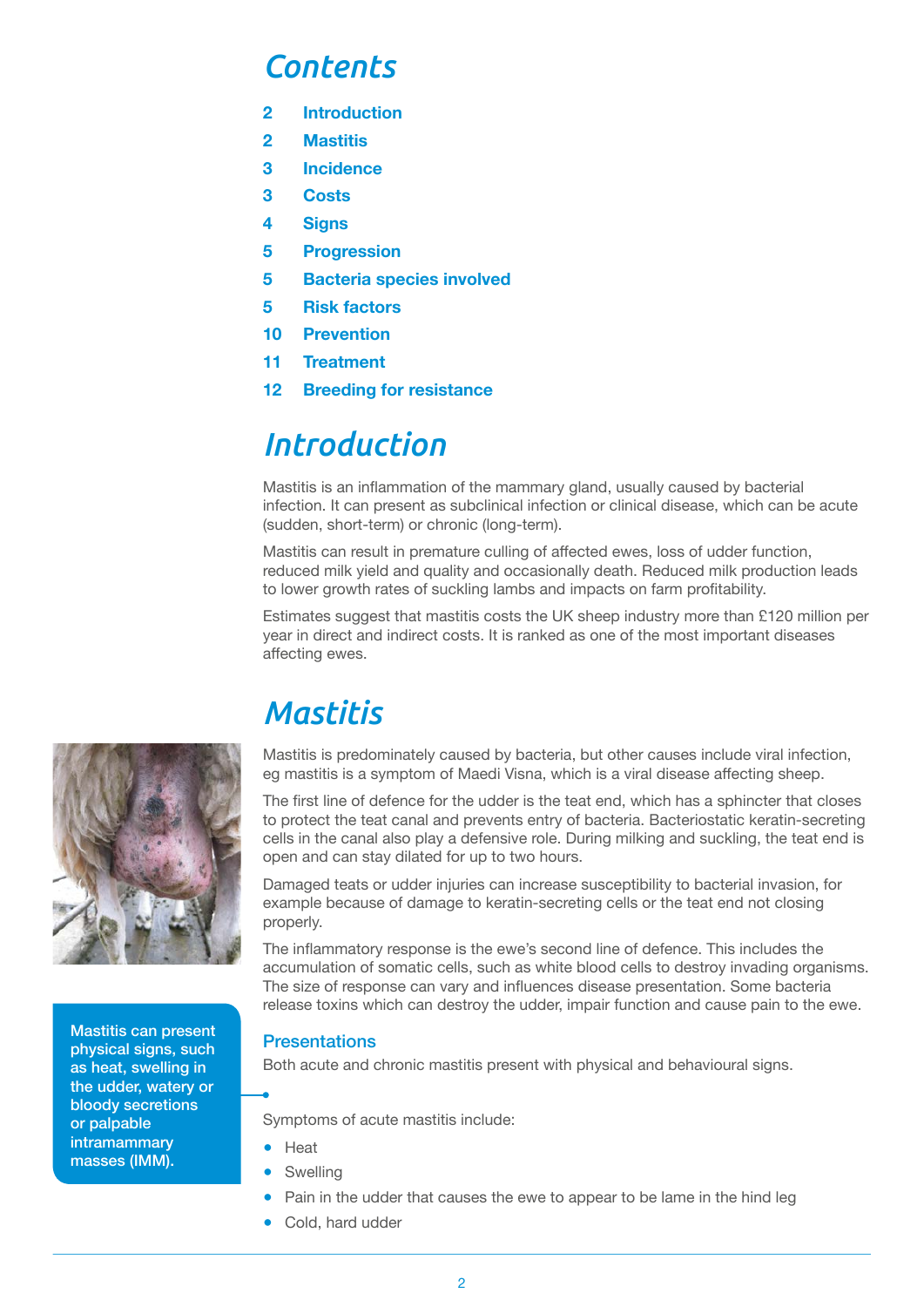

- **Black udder**
- Milk becomes a watery or bloody secretion
- Clots may be seen in the milk
- A sick ewe hanging back from the flock and not eating
- A ewe will not allow lambs to suckle
- Lambs looking hungry

Symptoms of chronic mastitis include:

Palpable intramammary masses (IMM) in the udder

Subclinical infection presents no visible signs of disease, but the mammary gland is still infected. Indirect indicators include:

- Decreased yield and quality of milk
- Poor or lower than expected lamb growth rates
- The formation of IMM or abscesses. This underlying infection can be detected by testing the somatic cell count (SCC) of the milk, which is a measurement of inflammation

### *Incidence*

There is limited data on the incidence and prevalence of mastitis and several factors about the disease which leaves it susceptible to under-reporting. However, of the data available, the reported flock-level incidence of clinical mastitis ranges from 0–6.6 per cent per year.

Subclinical infections have been reported to affect up to 50 per cent of the flock. However, because of the difficulty in detecting subclinical infections, the true levels may be higher.

Chronic disease, where IMM are used as an indicator, has been detected in almost 5 per cent of ewes during pregnancy and 11 per cent during lactation. The cycle of these lumps appearing, bursting and reappearing could affect precise measures of incidence and prevalence.

When one ewe has mastitis, the flock is at increased risk due to its contagious and transmissible nature. Identifying and treating individual cases could decrease the risk of mastitis spreading to others.

Detection of acute mastitis is more straightforward than chronic or subclinical cases because of the visual clinical signs. Flock-level testing, testing individuals at risk or checking individual udder health could help identify chronic or subclinical infections.

Flock-level incidence of clinical mastitis ranges from 0–6.6 per cent per year.

When one ewe has mastitis, the flock is at increased risk due to its contagious and transmissible nature.

Mastitis causes great strain on farm and industry economics. This can be through direct costs, such as treatments, and indirect costs, such as reduced lamb growth rates.

# *Costs*

Mastitis significantly impacts on farm and industry economics. This can be through direct costs, such as increased use and expenditure on treatments, and indirect costs, such as reduced lamb growth rates.

#### **Culling**

Affected ewes are often culled prematurely because of damaged udders and teats or loss of udder function. The decrease in milk yield and quality caused by damage to the udder affects the flock's production and the farm's profitability. Approximately 4–6 per cent of ewes are culled because of udder problems.

3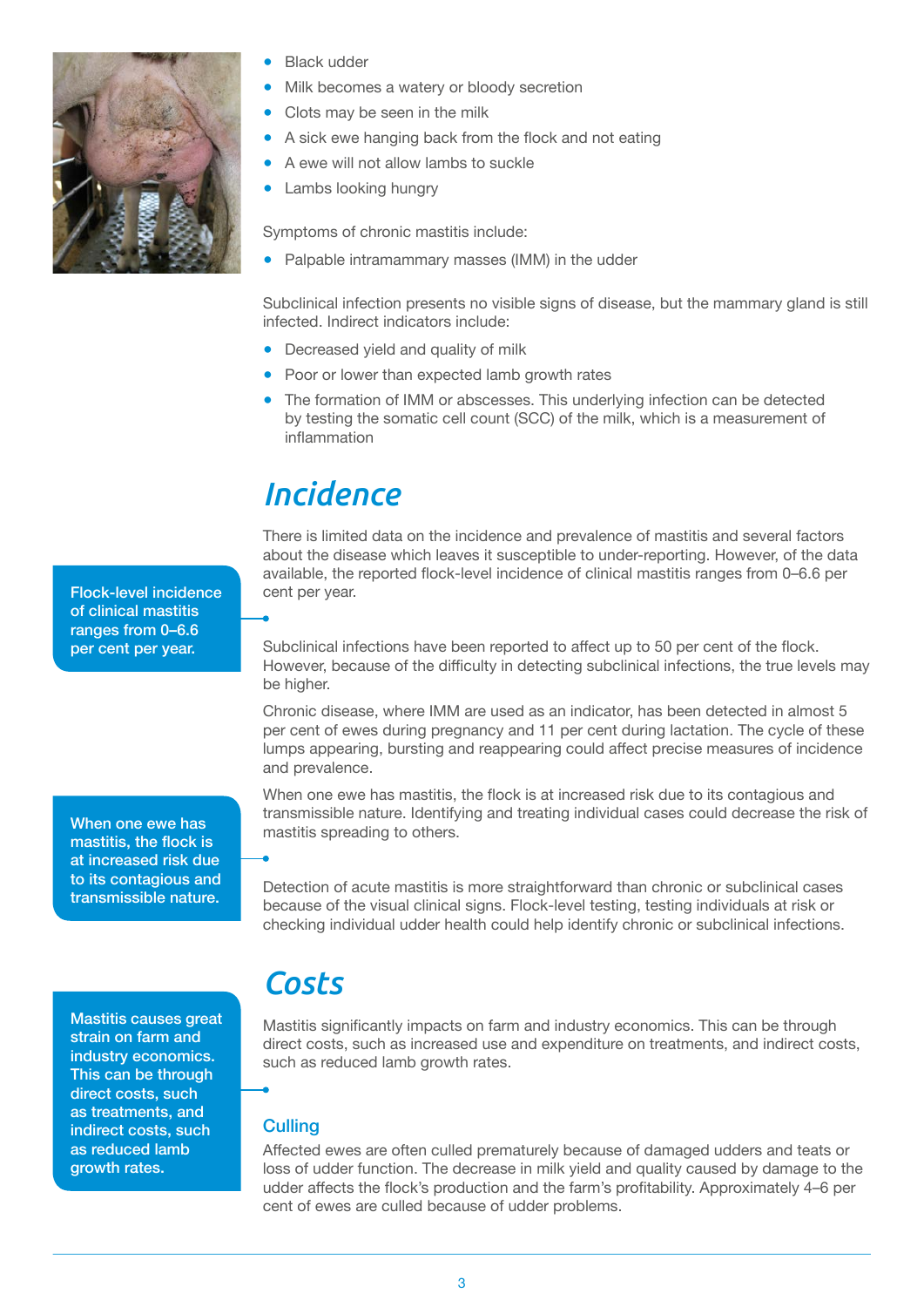#### **Treatment**



A direct cost of mastitis is the use of treatments such as painkillers and antibiotics, as well as visits from the vet. Prompt treatment of affected ewes is necessary to treat the infection and prevent further damage to udder function. Repeat treatments may be necessary.

#### **Mortality**

In extreme cases, mastitis can lead to death of the ewe and can even be fatal to the lambs. Not only does this lead to production losses but incurs other costs, such as fallen stock removal, replacement ewes and potentially rearing lambs if the mother dies before weaning.

#### Reduced milk yield and quality

There is a marked difference in quality, yield, content and clotting ability of milk from infected ewes. This particularly affects production costs, end-product quality and profits in the dairy ewe and cheese-making industry. However, there is also a knock-on effect to any suckling lambs.

#### Lower lamb growth rates

A significant indirect cost of mastitis is the impact it has on the growth rates of suckling lambs. This is because of lower milk yield and quality. It is also possible that damaged or misshapen udders or teats make it more difficult for lambs to suckle or latch on efficiently. Additional creep feed may be required to maintain growth rates. However, weaning and sale may be delayed and lower total sale weights may be seen.

Results from the AHDB-funded Validating Sheep Key Performance Indicators Project has shown that all lambs from ewes that suffered from clinical mastitis were below 17 kg at eight weeks. The flock target was to achieve 20 kg by eight weeks.

### *Signs*

#### Acute disease

Visible symptoms, which can appear quite quickly, include a red/discoloured, hot, swollen udder or udder half, which is painful to touch. It is possible that behaviour changes due to the pain, for example lameness to avoid hitting the udder against the rear leg, increased vocalisation, reduced activity or 'unwillingness' to lie down and not allowing lambs to suckle.

Unusual discharge might also be seen, such as watery milk or a pus-like secretion. Manual expression of milk may be difficult or impossible.

Other systemic signs may be present, including increased temperature, anorexia and an increase in the somatic cell (white blood cell) count.

Severe cases can turn gangrenous, sometimes referred to as blue bag or black bag, as the udder turns blue or black because of the toxins secreted by the bacteria. The udder or udder half can slough off and the ewe may appear physically well after this. However, the ewe can still die and the risk of secondary infection is high.

#### Subclinical infection

Ewes with subclinical mastitis appear unaffected because they do not exhibit visible signs of infection. However, when infection is present, ewes will have increased levels of somatic cells in the milk. While these cells can be detected by pen-side or laboratory tests, other indicators include underperforming lambs. This is because subclinically infected ewes may have a reduction in milk yield and quality. As a result of this, lambs can take longer to achieve their finishing weight.

Severe cases can turn gangrenous, sometimes referred to as blue bag or black bag, as the udder turns blue or black because of toxins secreted by the bacteria.

Ewes with subclinical mastitis appear unaffected because they do not exhibit visible signs of infection.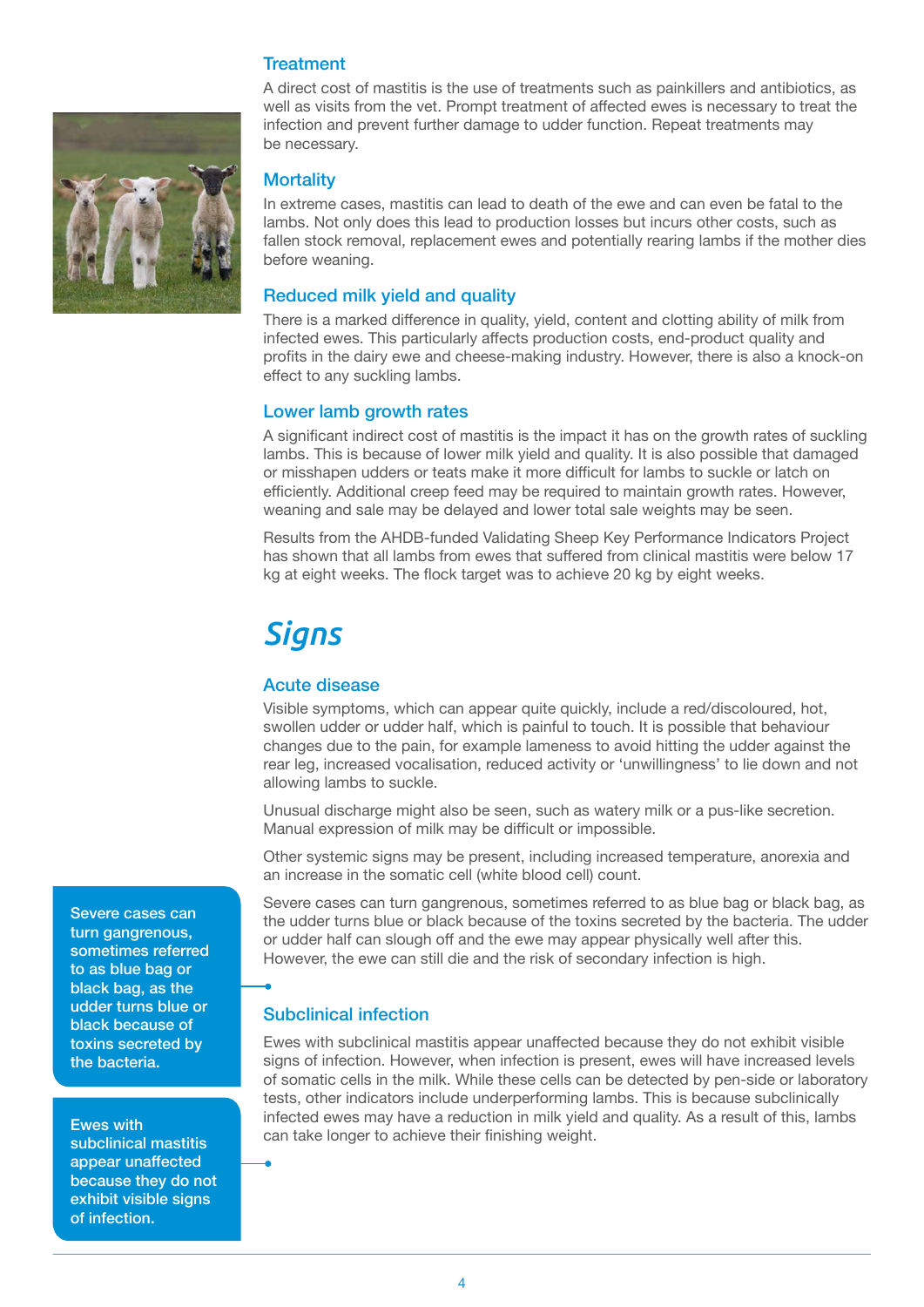With chronic disease, IMM in the udder can be palpated. These lumps are of abnormal consistency when compared with the rest of the udder and are abscesses that have formed as a result of an infection.

More than 30 bacterial species have been isolated from milk from sheep with mastitis. There does not appear to be specific bacteria relating to each mastitis presentation or location.



Well-nourished ewes are better able to fight infection. Underfeeding could be a trigger factor causing bacteria normally resident in the mammary gland to become pathogenic.

#### Chronic disease

With chronic disease, masses in the udder can be palpated. These lumps are of abnormal consistency when compared with the rest of the udder and are abscesses that have formed as a result of an infection. Their size does not correlate with severity. These abscesses can rupture, spreading infection around the udder, and can reform at a later date.

# *Progression*

It is likely that chronic disease starts as acute disease or subclinical infection.

Ewes that have had acute mastitis are 12 times more likely to develop IMM than ewes that did not have acute mastitis.

Abscesses that burst could cause another case of acute mastitis.

### *Bacteria species involved*

More than 30 bacterial species have been isolated from milk from sheep with mastitis. There does not appear to be specific bacteria relating to each mastitis presentation or location. However, one bacteria species dominates over all others during infection.

The major causative bacterial species for mastitis in sheep are *Staphylococcus aureus, Mannheimia haemolytica, Streptococcus sp., Escherichia coli* and coagulase-negative *staphylococci* (CNS).

*Staphylococcus aureus* is one of the most frequently detected species responsible for acute mastitis. However, it has also been associated with subclinical infection and chronic disease, where closely related strains of this species have been found in IMM.

*Mannheimia haemolytica* has been highlighted as a significant causative species. It is thought to be the most common cause of acute mastitis in certain parts of the UK and Europe for meat sheep. Australian research has shown that it can also persist, linking it to chronic disease.

*Escherichia coli* infection from the environment can cause acute mastitis and is more commonly the causative agent for gangrenous (black or blue bag) mastitis.

The CNS pathogens are not thought to have as much ability to cause disease as the others, although they have been linked to both subclinical infection and acute disease.

The transmission of bacteria within the flock could be via the environment, for example in the case of *Escherichia coli*, or contagiously spread from sheep to sheep, for example *Staphyloccocus aureus*. Bacteria can also be spread via milking equipment or the hands of milkers in dairy flocks, or cross-suckling lambs in flocks of meat sheep. The actual transmission patterns or pathways are still to be fully established.

The presence of these bacteria in milk does not always mean infection. It has been demonstrated that healthy individuals shed or carry bacteria such as *Staphylococcus aureus*. Intramammary microbial communities that include many species of bacteria exist. Fluctuations in these communities could initiate or predispose the ewe to mastitis.

# *Risk factors*

#### **Nutrition**

Feeding a ration that meets the ewes' requirements for energy and protein during pregnancy and lactation is important so they can produce healthy lambs and sufficient milk.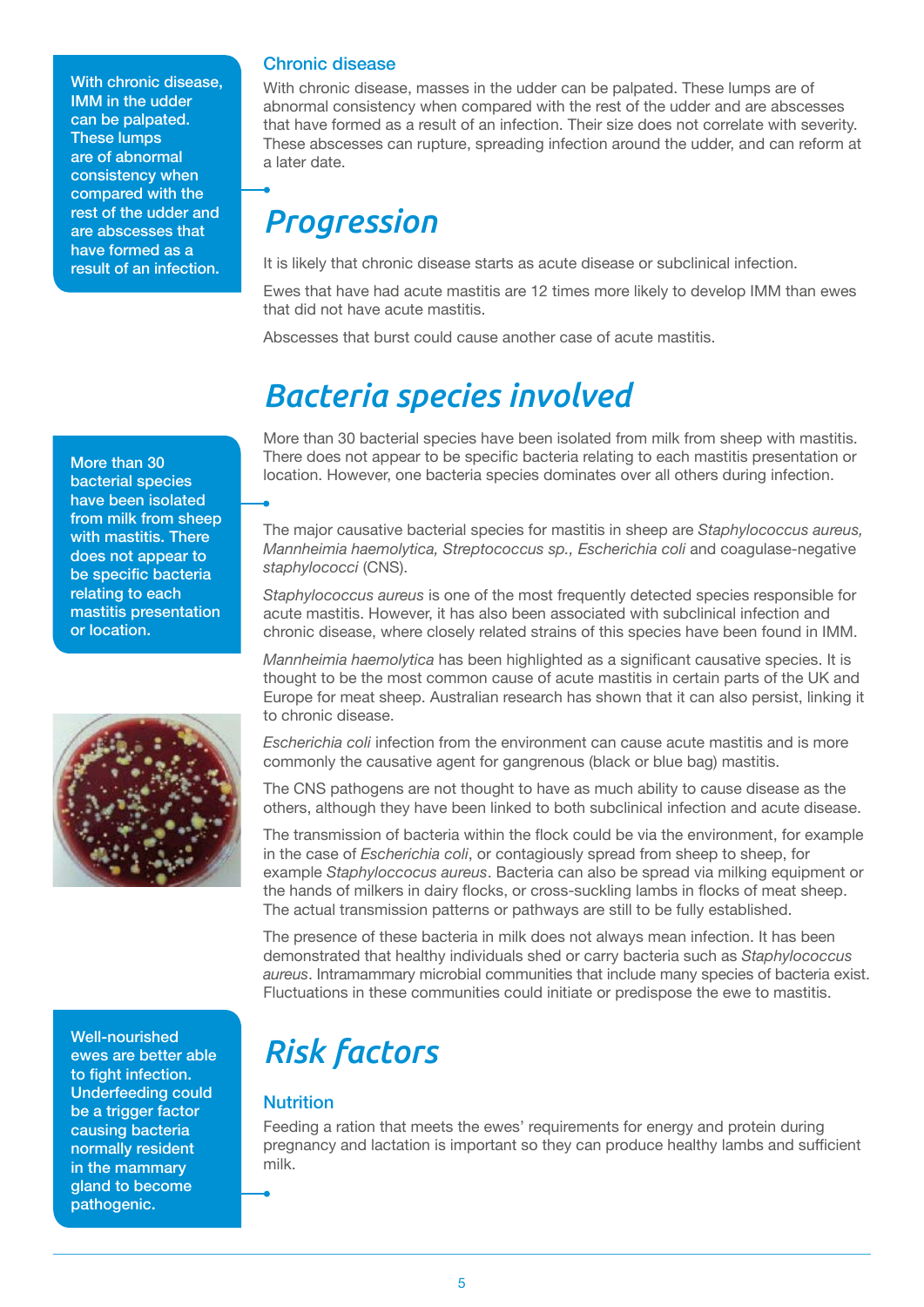Dairy cow research has shown that feeding heifers the correct balance of energy and protein is important in ensuring they have a healthy immune system and especially important at the onset of lactation. Cows in negative energy balance have depressed immune systems and increased risk of intramammary infection.

In sheep, underfeeding protein in pregnancy is associated with increased risk of acute mastitis in lactation. Protein is involved in mammary development, and if protein is insufficient in the diet, there will be inadequate milk supply for lambs. Hungry lambs can cause trauma to the teats and udder through overeager suckling, which can then lead to acute mastitis.

Underfeeding energy in pregnancy and lactation is associated with an increased risk of IMM and acute mastitis. The ewe is under increased physiological stress during these times, while experiencing increased energy demands.

Increased risk of subclinical and acute mastitis has been linked to vitamin A deficiency and selenium deficiency. However, results and evidence vary on the effectiveness of the role of these vitamins and nutrients, so more investigation is needed.

See the BRP manual on **Improving ewe nutrition for Better Returns** for more details on metabolisable energy and protein requirements of ewes in late pregnancy and early lactation.

#### Body condition score (BCS)

Low BCS has been linked to subclinical and clinical mastitis. Ewes in poor body condition at lambing (below BCS 3 for lowland ewes), or receiving inadequate nutrition, may not produce enough milk for their lambs. Hungry lambs will butt the udder and sometimes bite teats in an attempt to draw more milk, which can cause udder damage and teat lesions.

#### **Hygiene**

Good hygiene reduces the risk and spread of infectious diseases. Poor hygiene at lambing time, such as wet and dirty bedding and high stocking densities, will allow environmental bacteria to multiply and increase the chance of infection.

Infections can also spread between ewes through contaminated hands or clothing. The practice of testing milk supply can also contaminate bedding if the milk is squirted freely around rather than being collected in a container.

#### Presence of lumps

Lumps in the udder are known as intramammary masses (IMM). They are a physically detectable mass of abnormal consistency compared to the rest of the glandular tissue. They come in all shapes and sizes.

A common practice is examination of the udder at weaning or before tupping to detect IMM. Ewes with IMM should be culled because they are a reservoir for infection and can be poor milk producers.

A recent UK study found that as the percentage of the flock with IMM in the udder in pregnancy increased, so did the risk of IMM in lactation in individual ewes. This suggests that IMM can be a source of infection to other ewes in the flock. Depending on the bacterial species present, transmission possibly occurs through the crosssuckling of lambs.

Intramammary masses are not always present at examination. This is because they are typically abscesses, which develop and rupture as part of their maturation cycle. Rupture facilitates the spread of bacteria within the mammary gland, which then may cause abscesses to reform elsewhere within that gland. On rupture, abscesses can leave behind fibrotic scars. Therefore, IMM may come and go and they may feel different, change size and location.

Underfeeding protein and energy during pregnancy and lactation increases the risk for mastitis, so ensure appropriate levels are fed.

Low body condition score at lambing has been linked to subclinical and clinical mastitis.

Poor hygiene at lambing time will allow environmental bacteria to multiply and increase the chance of infection.

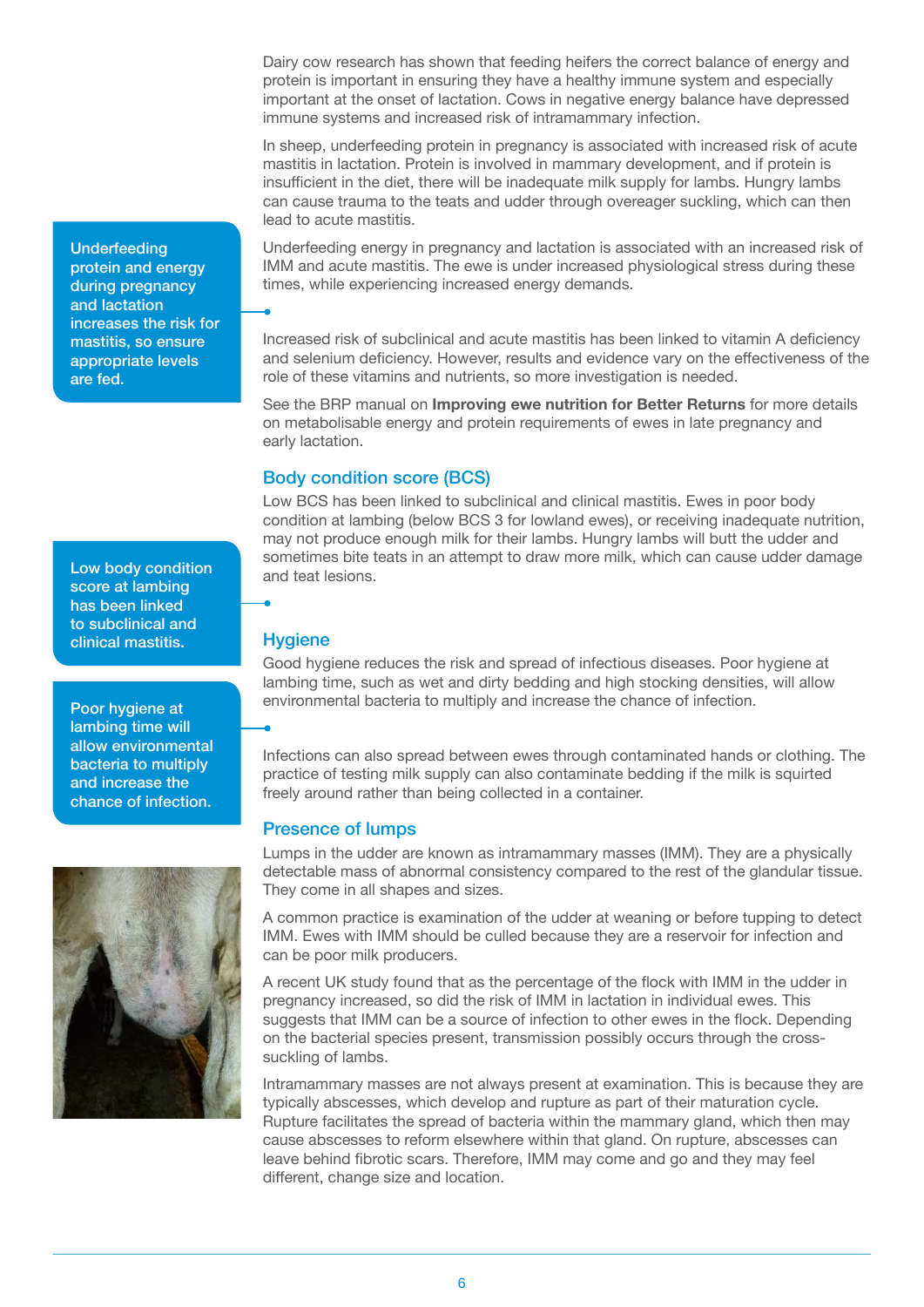However, once a ewe has had IMM, it is much more likely to have them again at a later date than a ewe that has never had IMM. She is also at greater risk of acute mastitis. The presence of IMM makes teat lesions more likely, possibly because milk supply is affected.



#### Teat lesions

If a ewe's teats are damaged, her mastitis defence mechanism will not be as effective as it should be. These lesions create an entry point and an environment suitable for bacterial survival and multiplication.

The skin on teats can be physically damaged by the teeth of lambs during suckling, resulting in cuts and broken skin known as traumatic lesions.

First-time lambers may be more prone to these kinds of lesions as the skin on their teats has not hardened up yet. Their mammary tissue is still developing, so lambs need to feed for longer or more often to obtain sufficient milk, making teat lesions more likely.

The skin on teats can also be affected by growths or lesions, known as non-traumatic teat lesions, often caused by orf.

A ewe of any age that has teat lesions may be reluctant to allow lambs to suckle due to pain. The lamb will need to make repeated suckling attempts to feed.

Increased frequency of suckling increases the chances of bacteria entering the udder and could lead to acute or subclinical mastitis. If lambs are prevented from suckling due to teat lesions, this could lead to a build-up of milk in the udder, which can also cause mastitis. The teat lesions themselves can become infected, which may make it easier for bacteria to invade the udder.

#### Teat position and udder conformation

Good udder conformation is associated with a decreased risk of mastitis. Teat position, teat angle and udder drop have been linked to the risk of mastitis (see Figure 1).

There are various linear scoring systems for udder traits that assess udder conformation. These measure:

- Udder drop
- Udder attachment
- **Teat position**
- **Teat length**
- Teat angle
- Degree of separation of the two halves of the udder

In some dairy sheep breeds, udder traits have been included in breeding programmes with the aim of improved machine milking ability. For this, the ideal udder conformation includes vertically aligned teats. However, a different udder shape is more suitable for suckling ewes where lambs feed to the side.

Dairy ewes with pendulous udders (high udder drop) are more prone to poor udder health. Research in suckler ewes has shown that pendulous udders are associated with a higher milk SCC. Dairy ewes with low udder drop, at or below the hock, are also more prone to intramammary infections and udder damage.

Low, pendulous udders are closer to the ground and have a larger surface area. They are more likely to come into contact with environmental bacteria when the ewe is standing and lying down, as well as being difficult to milk by machine. Pendulous udders may also be difficult for lambs to suckle effectively, resulting in repeated suckling attempts, possible milk retention in the udder and increased trauma to the teats. This could lead to an increased risk of teat lesions and intramammary infection.

In a research study, an optimum teat angle score of 5 (a 45˚ angle on the udder – see Figure 1) was associated with greater weight gain in lambs. This optimum teat angle was also associated with decreased risk of traumatic teat lesions caused by lambs.

Good udder conformation is associated with a decreased risk of mastitis.

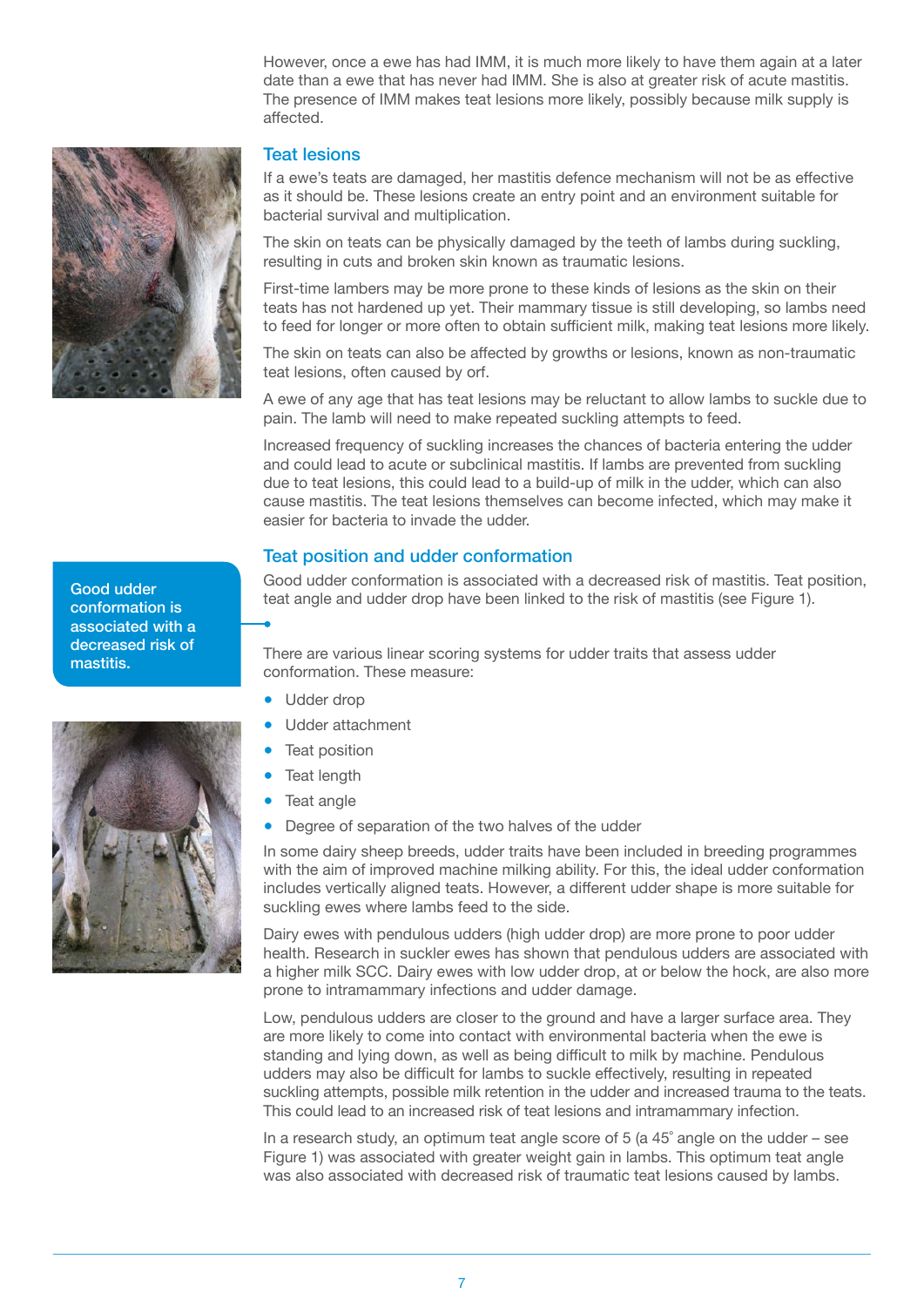Research in suckler ewes has found that teat angles pointing downward and a forwardpointing teat position were associated with an increased risk of acute mastitis. This might be because teats at these angles and positions are less protected by the nonwoolly skin in the flank and more exposed to climate and soil environments, where potential pathogens such as *Escherichia coli* live. They might also be difficult for lambs to suckle effectively. However, it is worth noting that the teat angles that are sought in dairy sheep (vertically aligned – score 1 in Figure 1) to aid machine milking are rare in suckler sheep and associated with increased risk of acute mastitis.





**Teat angle -** The placement of the teats on the udder on a vertical plane



**Udder drop -** The distance of the ventral abdominal wall when viewed from behind



Figure 1. Linear scoring system of udder conformation traits with optimal conformation for non-dairy ewes indicated (adapted from Casu et al., 2006)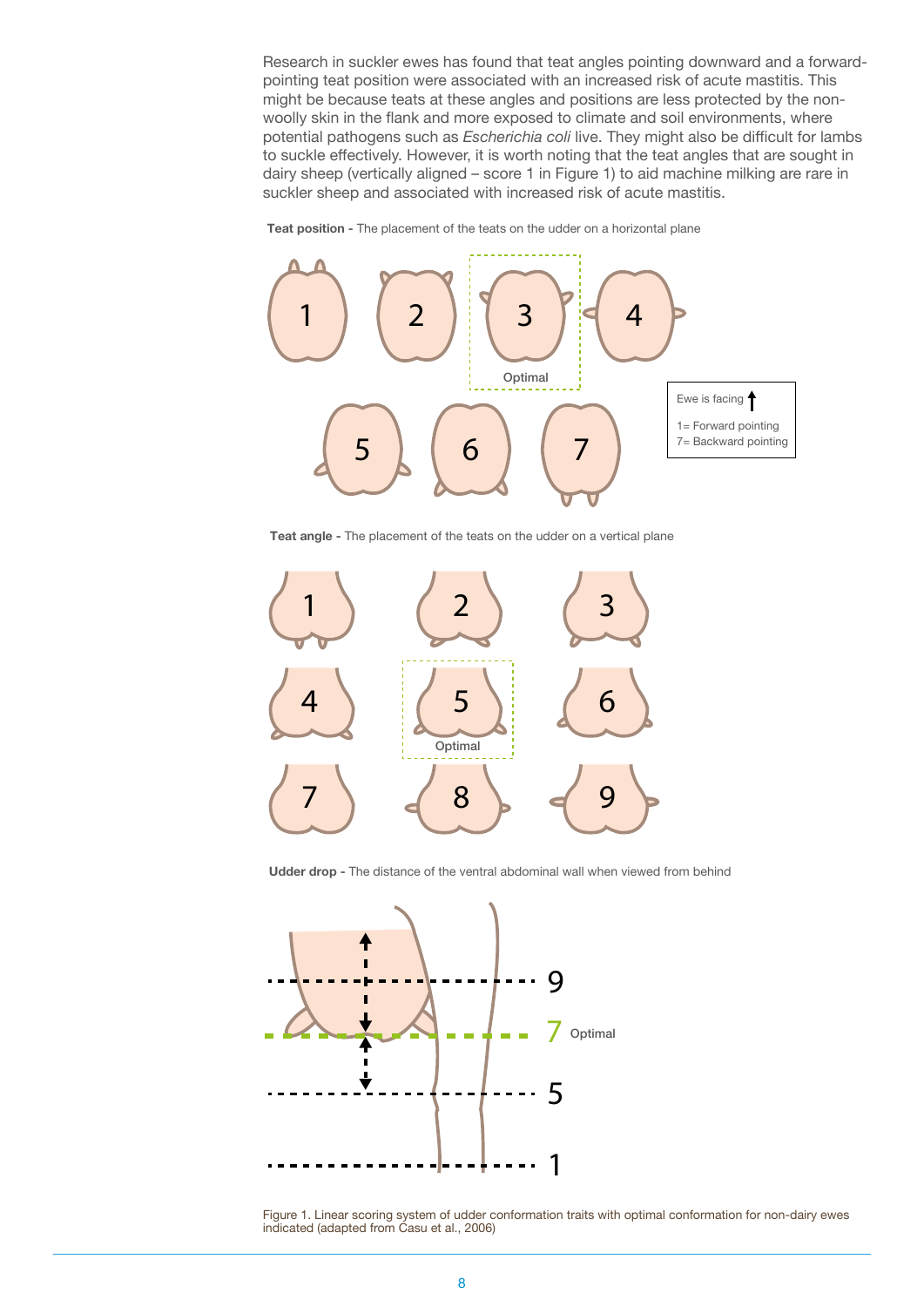

Cross-suckling

Cross-suckling is likely to occur when a lamb is not getting enough milk from their own mother because she has subclinical, chronic or acute mastitis.

When they do attempt to suckle another ewe, they may transfer some bacteria from their dam's udder and teat canal to the new ewe, spreading infection. Cross-suckling is more likely where ewes are rearing larger litters, have teat lesions, are malnourished or where ewes and lambs are housed together in small spaces.

#### Age of the ewe

There is an increased risk of all types of mastitis in older ewes that are more than four years old. Older ewes are also more likely to have lower BCS and poorer udder conformation.

Aged ewes may be more likely to suffer from other health issues, which may make them more susceptible to mastitis.

First-time lambers are also at risk of mastitis, possibly due to an increased risk of teat lesions from suckling lambs. The skin of the teat may not have hardened yet and it is being exposed to certain bacteria for the first time. In addition, the mammary gland will still be developing.

One study has demonstrated that first-time lambers take longer to feed their lambs than older ewes so increasing the risk of teat lesions and udder damage.

#### Maedi Visna

Most mastitis in ewes is caused by bacterial infection. However, the Maedi Visna virus, which was introduced into the UK through imported sheep, can cause mastitis, presented as lesions and hardening of the udder.

The virus has a long latent period, during which it propagates and spreads through the body without any clinical signs, possibly for months or years. Infection persists for life.

Respiratory disease with nasal discharge is a common symptom of Maedi Visna infection and the virus is primarily transmitted via this secretion. This means it can spread rapidly when sheep are housed. Maternal transmission may also occur from ewe to lamb via colostrum and milk.

Infection can be detected by blood testing. In the UK, there is a voluntary Maedi Visna Accreditation Scheme (MVAS). Membership means all sheep in the flock have been tested and are free of Maedi Visna.

#### Indoor or outdoor lambing

The incidence of clinical mastitis increases when lambing indoors compared to outdoors. The risk of developing mastitis increases the longer ewes and lambs stay indoors.

Increased stocking densities mean ewes are much closer together, increasing bacterial load, thus infection can spread more easily. There is also greater chance of cross-suckling. Contaminated bedding or damp, warm conditions favour bacterial growth.

A lack of nutrients, competition for food and reduced checks of ewes that gave birth to more than one lamb outdoors could increase the risk of mastitis.

When lambing indoors, appropriate flooring and the provision of fresh straw every day can reduce the risk of mastitis. The flooring needs to offer good drainage and be easy to clean to prevent bacterial growth.

While not always practical, it is beneficial to leave the ewes and lambs in the same area before, during and after lambing, so they are not challenged by unfamiliar bacteria. Moving during these times increases mastitis levels. This could be because the ewe has adapted to the bacteria in her environment. If she is moved when her teat orifices are open, she may not adapt quickly enough.

The Maedi Visna virus, which was introduced into the UK through imported sheep, can cause mastitis, presenting as lesions and hardening of the udder.

The risk of developing mastitis increases the longer ewes and lambs stay indoors.

It is beneficial to leave ewes and lambs in the same area before, during and after lambing, so they are not challenged by unfamiliar bacteria.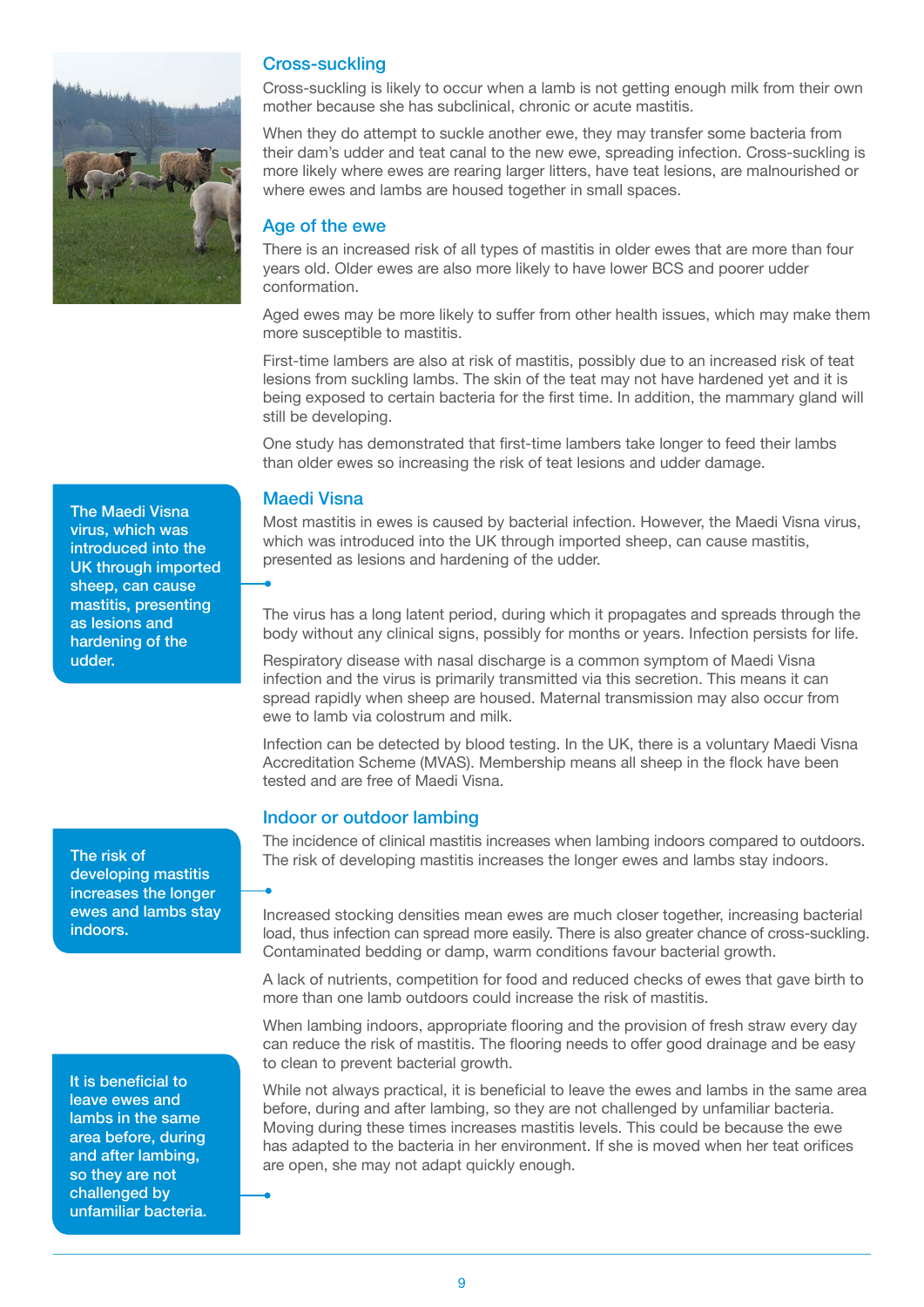

#### Early weaning or extended lactation

There is currently no evidence on the effect or impact of early or late weaning on mastitis. However, it is important to pay attention to ewe and lamb nutrition as part of an effective weaning strategy.

Use the ewes' BCS, lamb daily liveweight gain and feed availability to decide on a weaning date. If grass supply is restricted, then ewes and lambs end up competing with each other for feed. The lambs should be the priority for feed quality and quantity.

#### Udder chilling and dagging

Chilling of the udder in cold weather, or overexposure from short tail docking, excessive crutching or lack of shelter, has traditionally been thought to predispose ewes to acute mastitis. However, there is no scientific evidence to support this, although there are anecdotal reports of a higher incidence of mastitis in cold, harsh weather conditions.

It could be that in such conditions ewes are unable to graze sufficiently to produce enough milk to feed their lambs and keep themselves warm. A lamb's demand for milk increases to keep warm, putting increased physiological pressure on the ewe, making them more prone to diseases like mastitis.

Dagging, the process of shearing dirty wool from around the rear of the sheep, can be helpful during warmer weather to reduce fly numbers.

#### Seasonal effect

In dairy cows, summer mastitis is an issue and often referred to as 'August bag'. Mastitis levels increase during the warmer months and seem to coincide with an increase in flies, particularly the sheep head fly (*Hydrotaea irritans*). However, there is currently no proven link between flies and mastitis in sheep.

Whether they are acting as vectors, or it is just a coincidence that the flies also favour the same temperatures as the mastitis-causing bacteria, is not known. If a farm has a lot of flies, using repellent is advisable.

Most cases of mastitis occur two to four weeks post-lambing and this coincides with peak milk yield. Mastitis cases later in the summer occur when lambs are weaned or approaching weaning and therefore not as reliant on the ewe's milk.

### *Prevention*

#### Managing risk factors

Mastitis is a multifactorial disease. Although knowledge of causes and possible transmission routes has improved, there is still no effective control strategy in place to prevent mastitis.

Managing risk factors is one way of reducing the possibility of ewes developing mastitis. This can be done by:

- Maintaining ewes' BCS at 3+. This may involve adapting feed rations to include more protein during pregnancy and more energy and protein during lactation
- Providing extra supplementation for thin ewes and old ewes.
- Consider culling older ewes or those with poor udder conformation
- Checking the udder for abnormal masses to make sure chronic mastitis is not overlooked
- Separating ewes with mastitis from the rest of the flock and managing as a separate group to reduce transmission between healthy and diseased animals
- Keeping ewes and lambs in the same field or shed before, during and after lambing, because they will have grown accustomed to the bacteria in that area
- Ensuring there is shelter for the flock during bad weather
- Providing extra nutrition for ewes with multiple lambs

Although knowledge has increased, there is still no effective control strategy in place to prevent mastitis.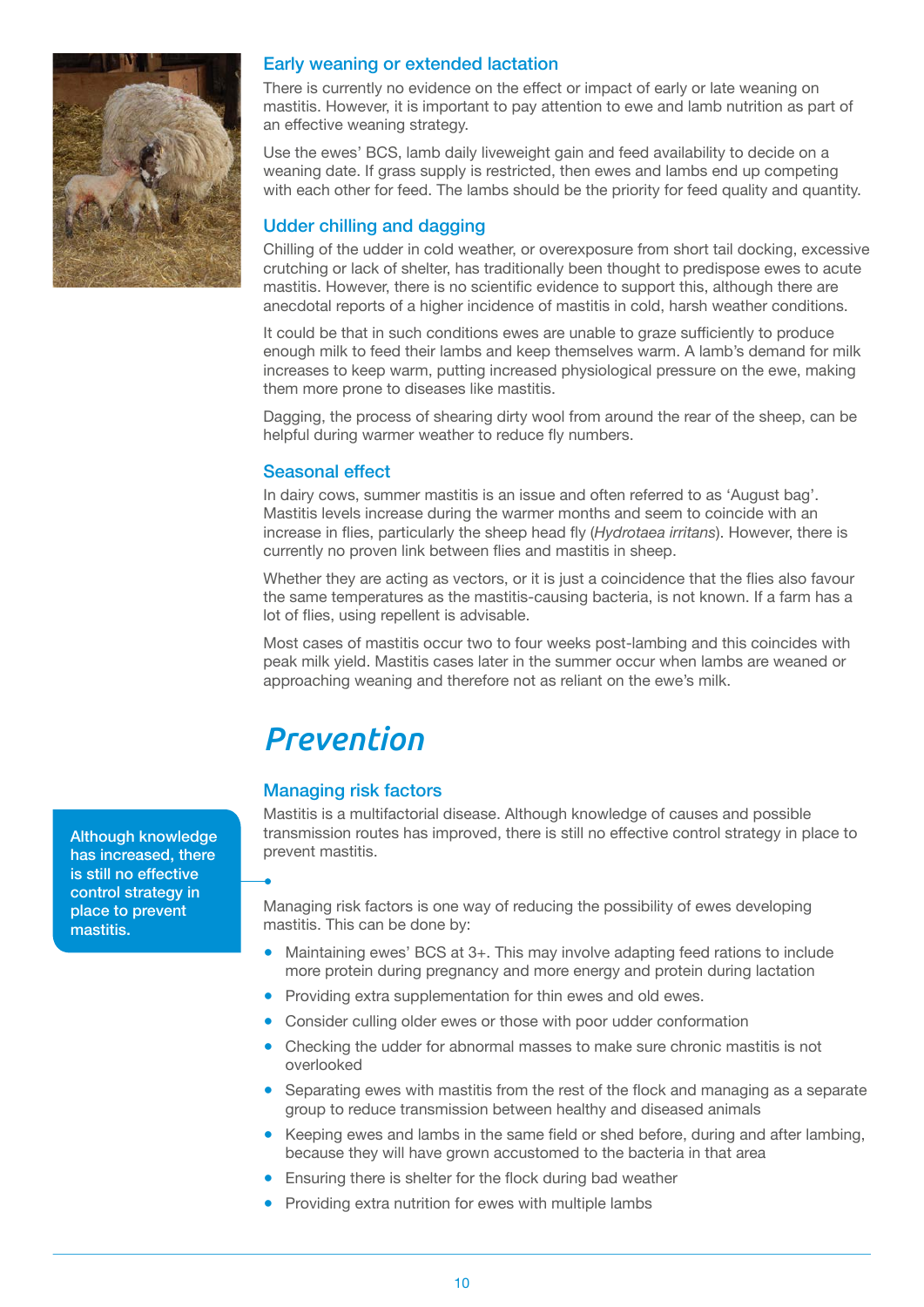- Testing for Maedi Visna
- Adopting good hygiene practices to prevent bacteria spreading from ewe to ewe
- Reducing plane of nutrition of freshly weaned ewes for two weeks to make sure they dry off and to reduce the risk of mastitis post-weaning

### *Treatment*

Effective and rapid treatment of mastitis is needed to prevent damage to udder function and to minimise sources of infection for the rest of the flock. Removing infected milk from the affected gland into a container and disposing carefully might help with recovery from mastitis. This is not always possible as sometimes the gland is swollen or hard and cannot be milked.

#### Injectable antibiotics

The recommended treatment for mastitis in sheep is injectable antibiotics and antiinflammatory medicines given as soon as possible. Checking ewes at least once a day following lambing is important to identify any problems early so treatment can be administered for best ewe recovery. There is no one most-effective antibiotic, so this should be discussed with your vet to understand which antibiotic to use.

Tilmicosin is licensed for treatment of ewe mastitis, but a vet must administer this.

Other long-acting antibiotics that are used include oxytetracycline or amoxycillin. These do not need daily injections and it is not necessary for the vet to inject them.

Treating with anti-inflammatory drugs or painkillers will aid recovery and help ewes cope with the systemic effects of toxic mastitis.

Anti-inflammatories will also encourage the ewe to eat, which will stop the loss of BCS.

#### Antibacterial spray

There is currently no evidence for the use of sprays against mastitis.

#### Treatment outcomes

Ewes can die from mastitis, especially rapid-onset toxic mastitis. Giving antiinflammatory medicines and antibiotics may prevent death, but ewes might lose function in the affected gland for the rest of the lactation and probably future lactations.

Ewes that do survive and regain milk supply to the gland may develop IMM afterwards. Remember, these ewes will be carriers and sporadically infectious and so should be culled after weaning.

#### Future vaccine possibilities

Vaccine availability for mastitis is still in its infancy, with little or limited options available. In the UK, there is currently no vaccine licensed for sheep, although there are some for cattle.

Vaccines of varying efficacy and older technology can defend against Staphylococcal infections, but, mostly, these only manage to reduce clinical symptoms of mastitis.

In Portugal, there is a vaccine for small ruminants against subclinical infection caused by *Staphylococcus aureus* or CNS, which lowers the severity of the symptoms of clinical mastitis.

It is unlikely that any one vaccine will prevent mastitis. Several different vaccines may need to be developed and then one or two of them selected depending on the bacteria most persistent on the farm. In any case, a focus on hygiene, nutrition and prevention of spread will always be critical for control.

The recommended treatment is injectable antibiotics and anti-inflammatory medicines given as soon as possible.



It is unlikely that any one vaccine will prevent mastitis. Focus on hygiene, nutrition and prevention of spread will always be critical for control.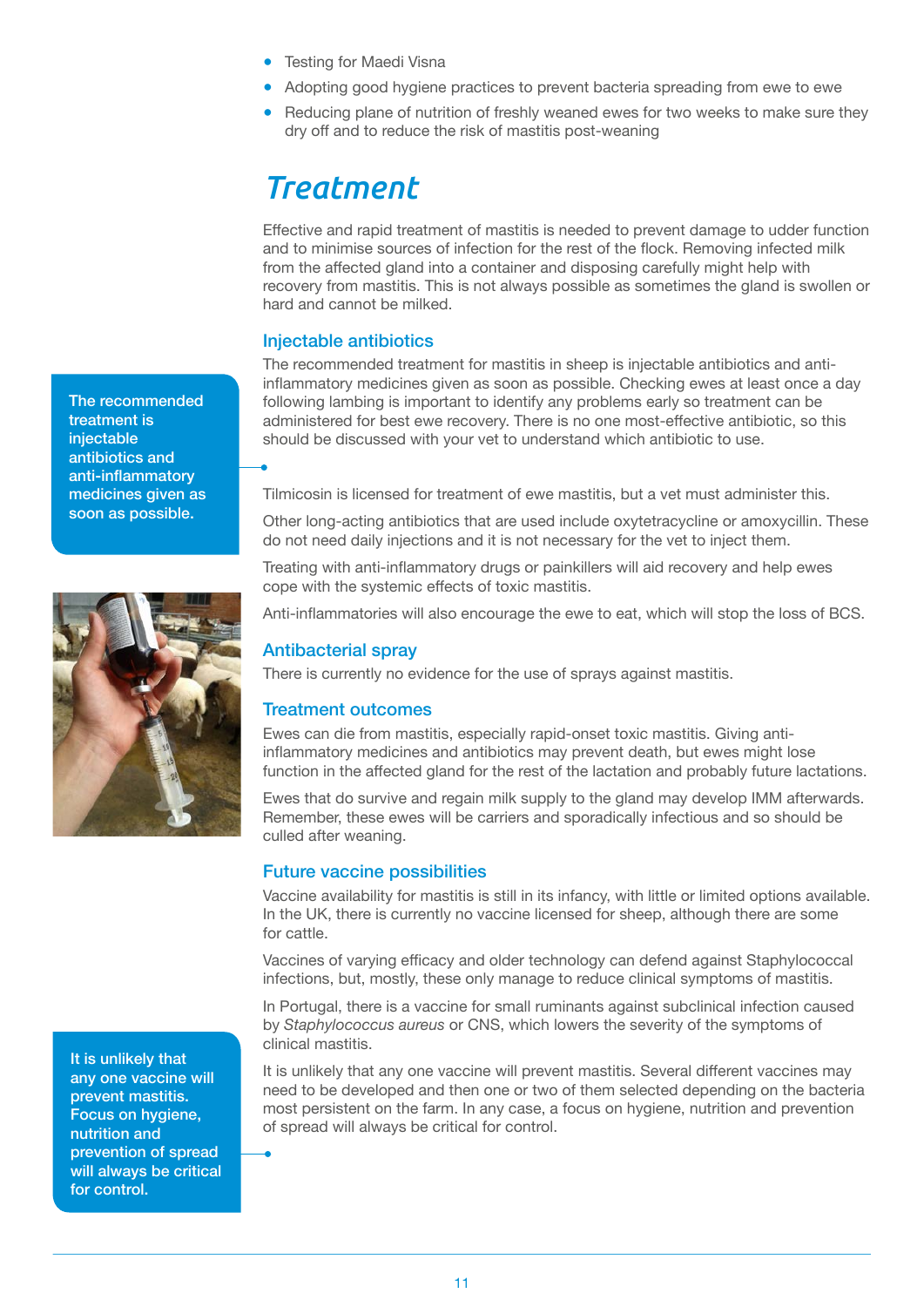# *Breeding for resistance*

#### Genomic selection

Genomic selection can identify genetic markers associated with increased resistance to certain diseases. Breeding disease-resistant animals can reduce the impact of diseases such as mastitis and provide a sustainable way of controlling them.

An estimate for the heritability for chronic mastitis is about 10 per cent which means it is highly heritable, so do not keep replacements from ewes which develop mastitis. Ewes that have not had mastitis, may have lower SCC scores so it is better to keep replacements from these ewes.

The Texel Sheep Society is currently involved in an Innovate-funded project with Scotland's Rural College to understand whether a genomic test for resilience to mastitis can be identified in the Texel breed.

#### Good udder and teat conformation

Breeding from ewes that have a symmetrical, non-pendulous udder with teats at a 45° angle could help to reduce the risk of mastitis.

Good teat and udder conformation will also help lambs suckle, reducing the risk of teat damage that could lead to mastitis.

The majority of ewes examined as part of an AHDB-funded trial with University of Warwick had good udder conformation, with more than 50 per cent achieving the optimal score for each udder and teat conformation trait. Ewes with extremely forward or downward pointing teats and udders, at or below the hock, should not be used to breed replacements.